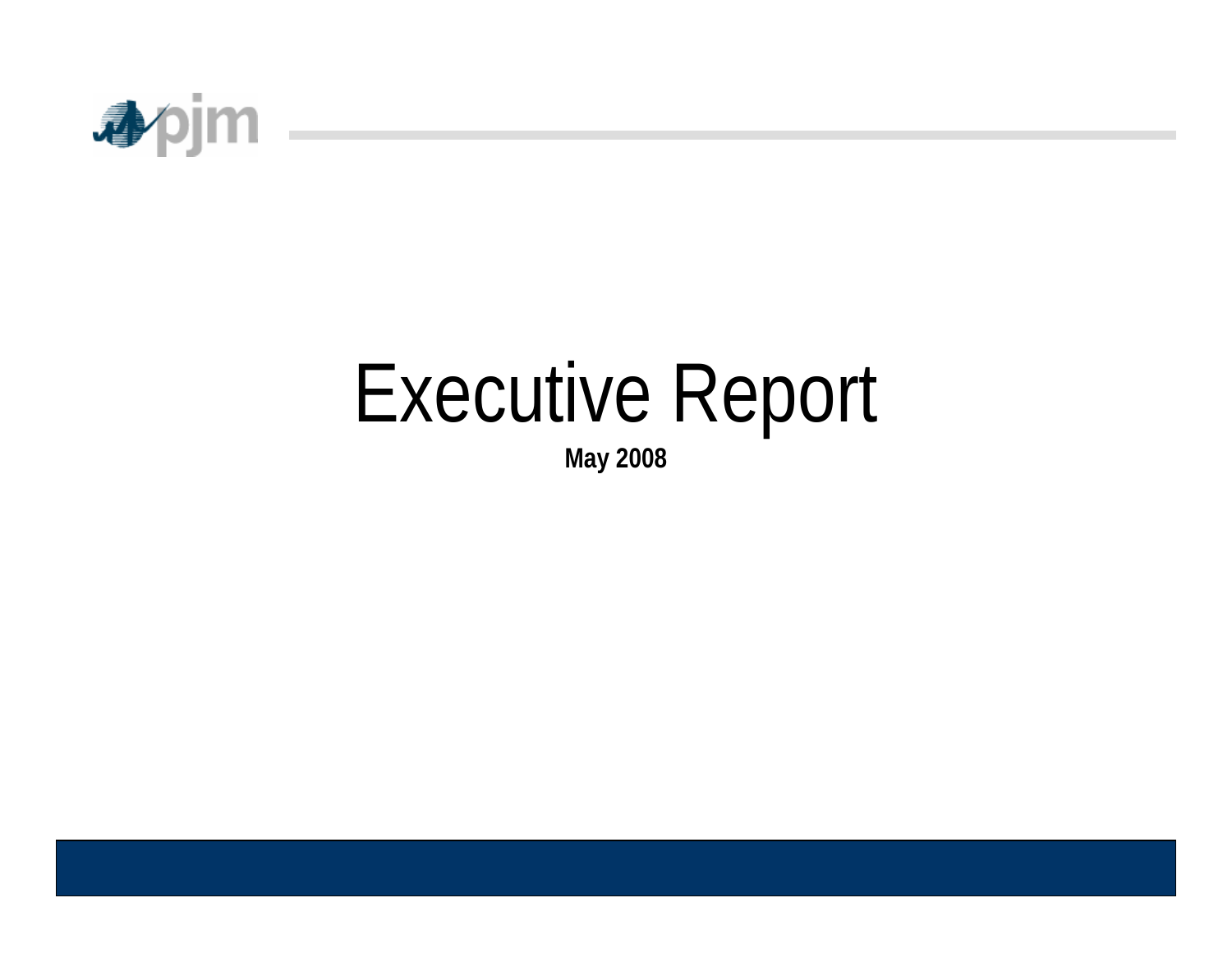

## **Markets Report**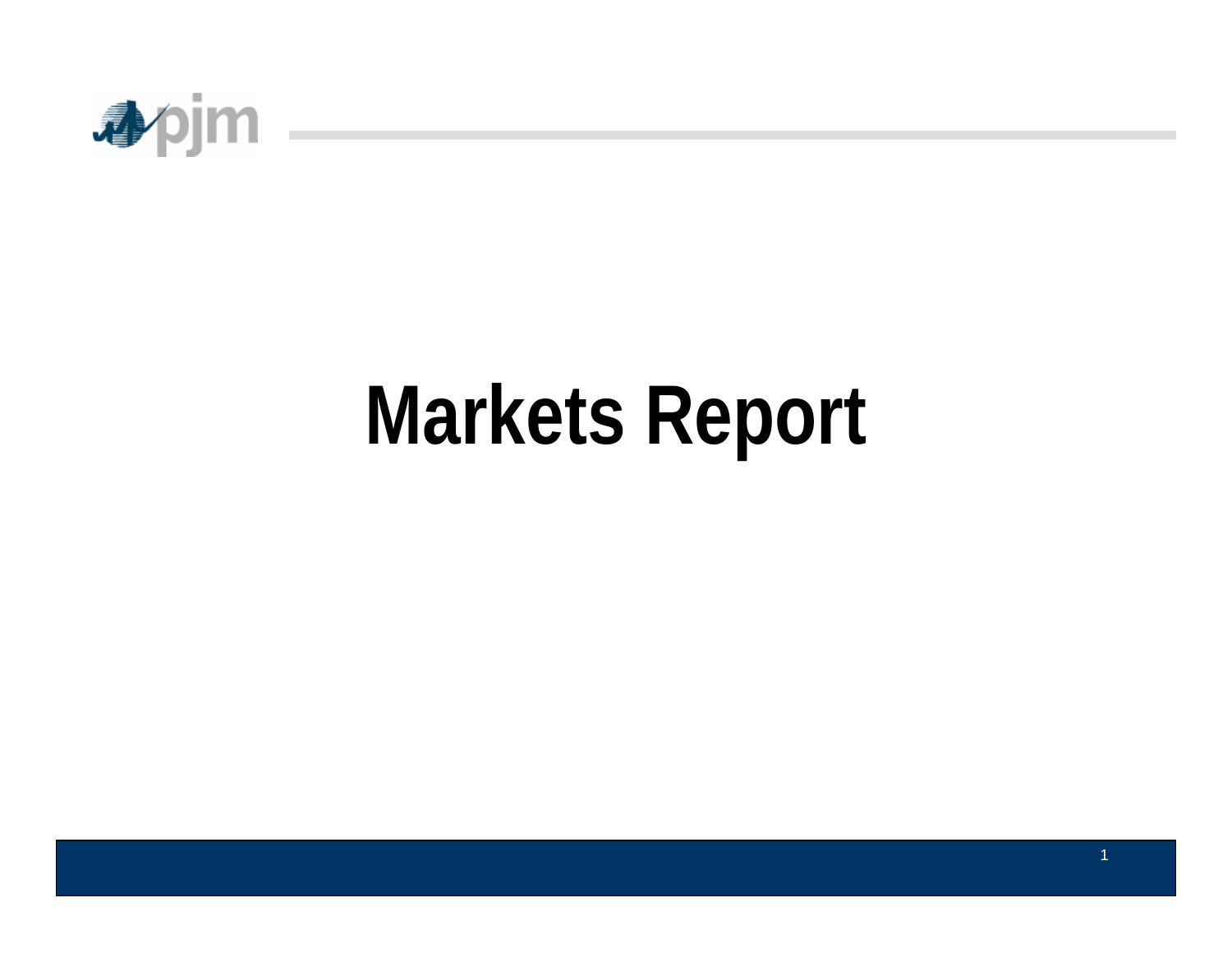

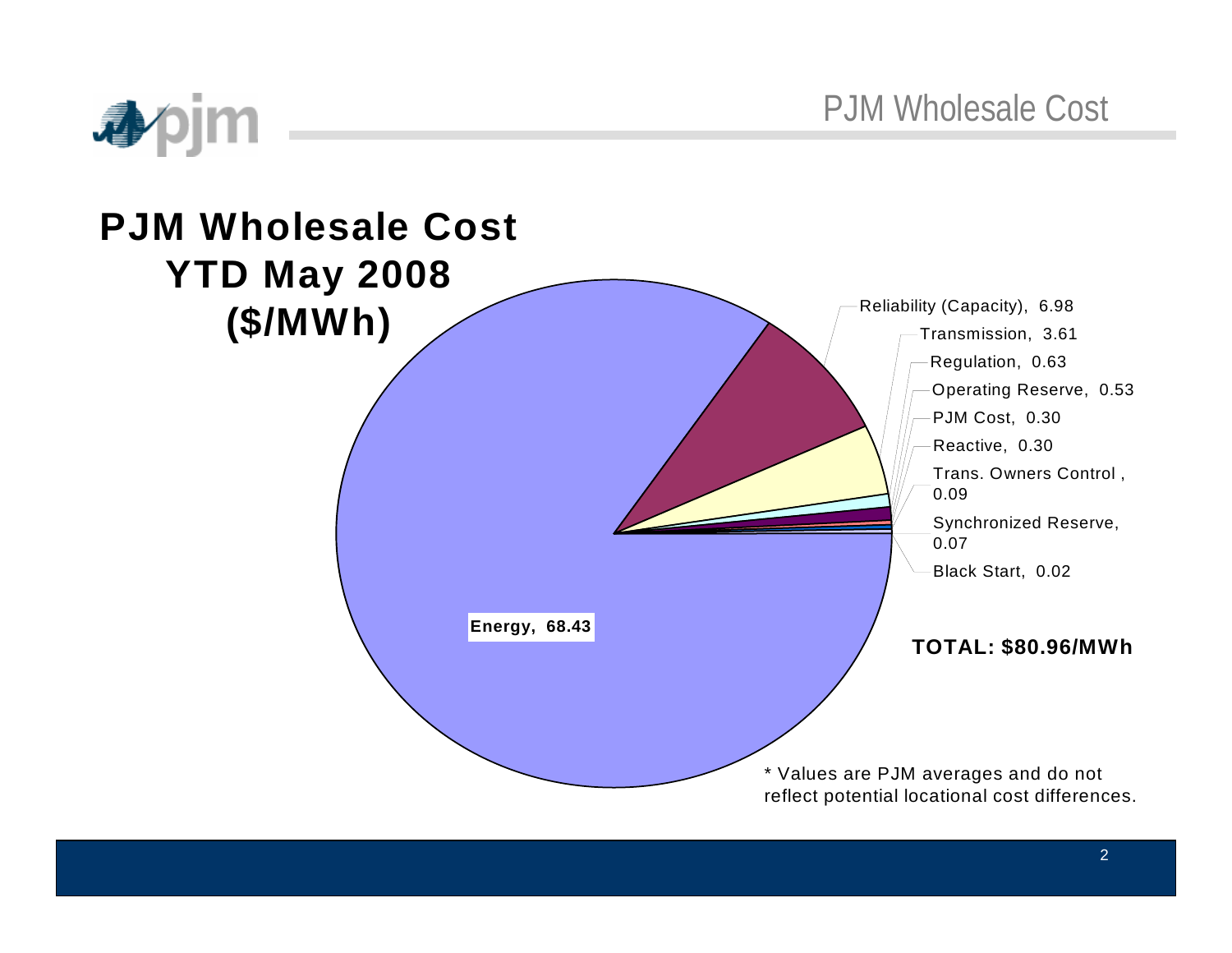

- •Horizontal lines have been added to some of the charts in this report. These lines represent average *plus (or minus)* 1 standard deviation of the series for the previous 36 months. They are clearly labeled in the legends.
- The levels represented by these horizontal lines are intended to trigger an explanation by PJM staff when an observation above (or below) the threshold level is registered.
- An observation above (or below) the threshold level does not necessarily imply an extraordinary circumstance, neither does an observation that fails to exceed the threshold level preclude an explanation.
- PJM staff always welcomes questions about any of the observations or data presented in these charts.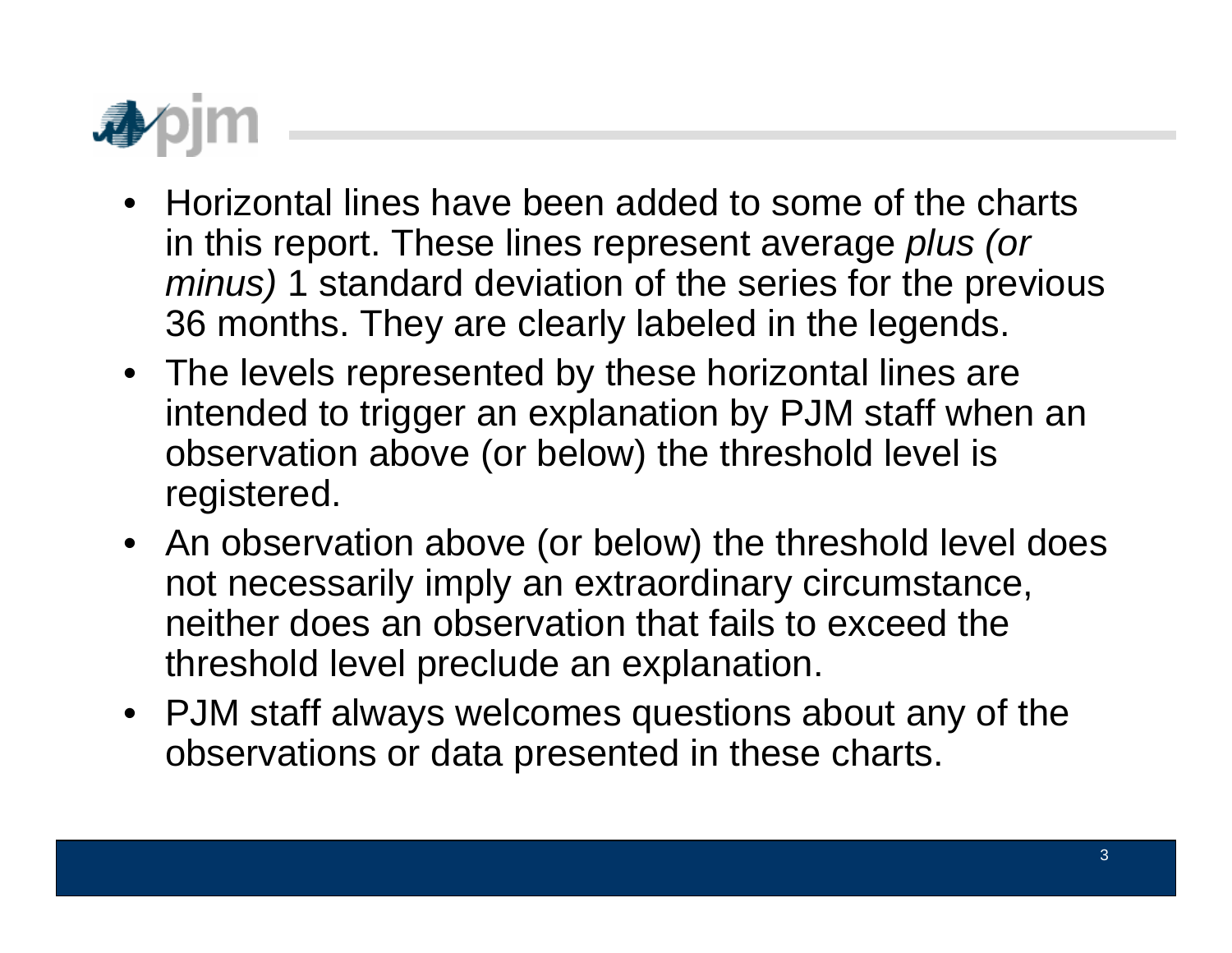

**P J M O perating Reser ve C osts 2003-2008 ( \$ / M W h Load)**

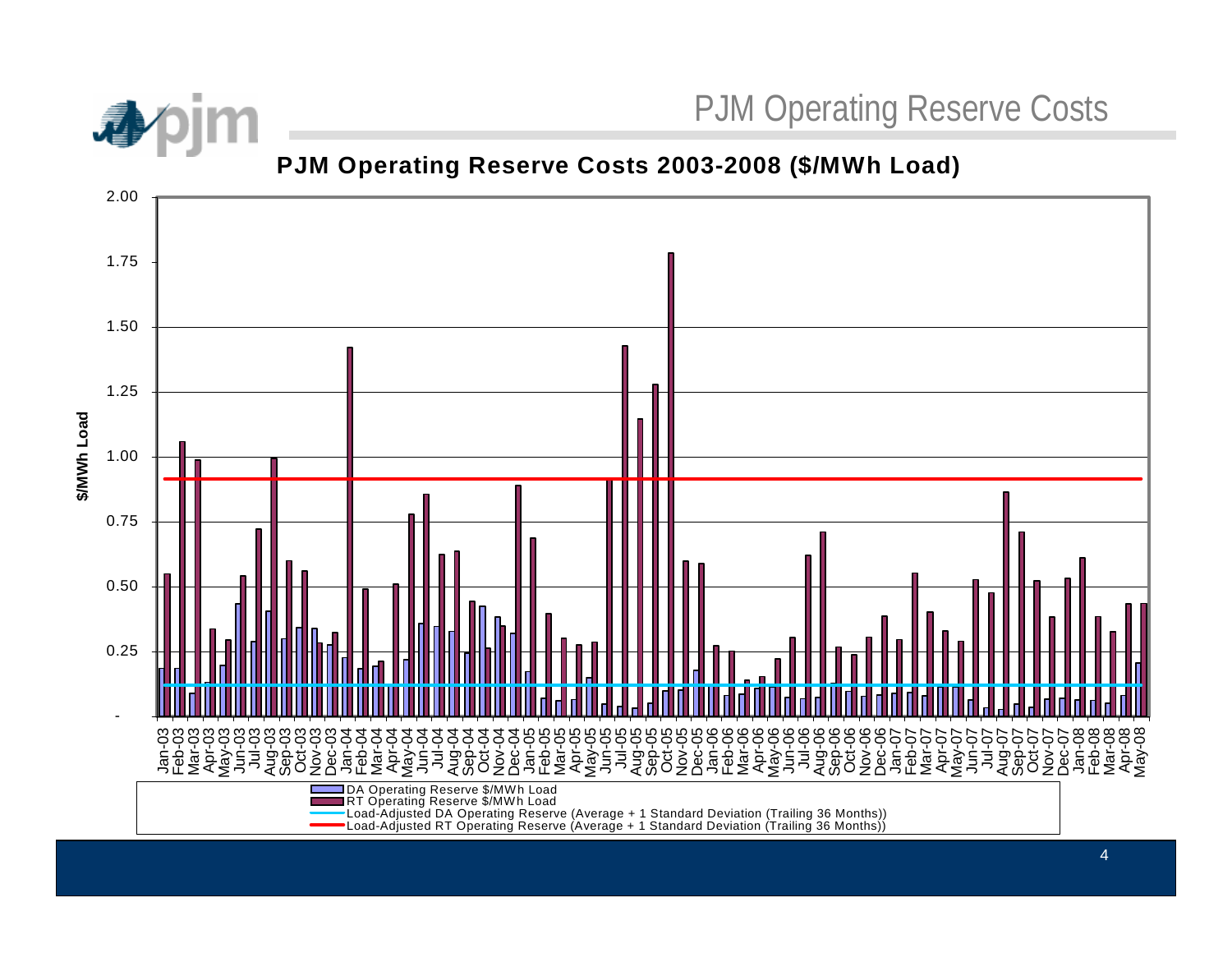

- Day-Ahead Operating Reserve charges totaled \$10.9 million in May 2008 (vs. \$4.2 million in April 2008 and \$6.3 million in May 2007).
- This corresponds to \$0.21 per MWh of load served by PJM, which is above the trigger level of \$0.12.
- This increase in Day-Ahead Operating Reserve payments was necessary to compensate units committed for transmission constraints as a result of scheduled transmission outages in New Jersey.
- \$5.2 million of the payments, which is close to all of the increase from April 2008 and more than all of the amount above the trigger amount, went to the units that needed to be committed as a result of these scheduled transmission outages.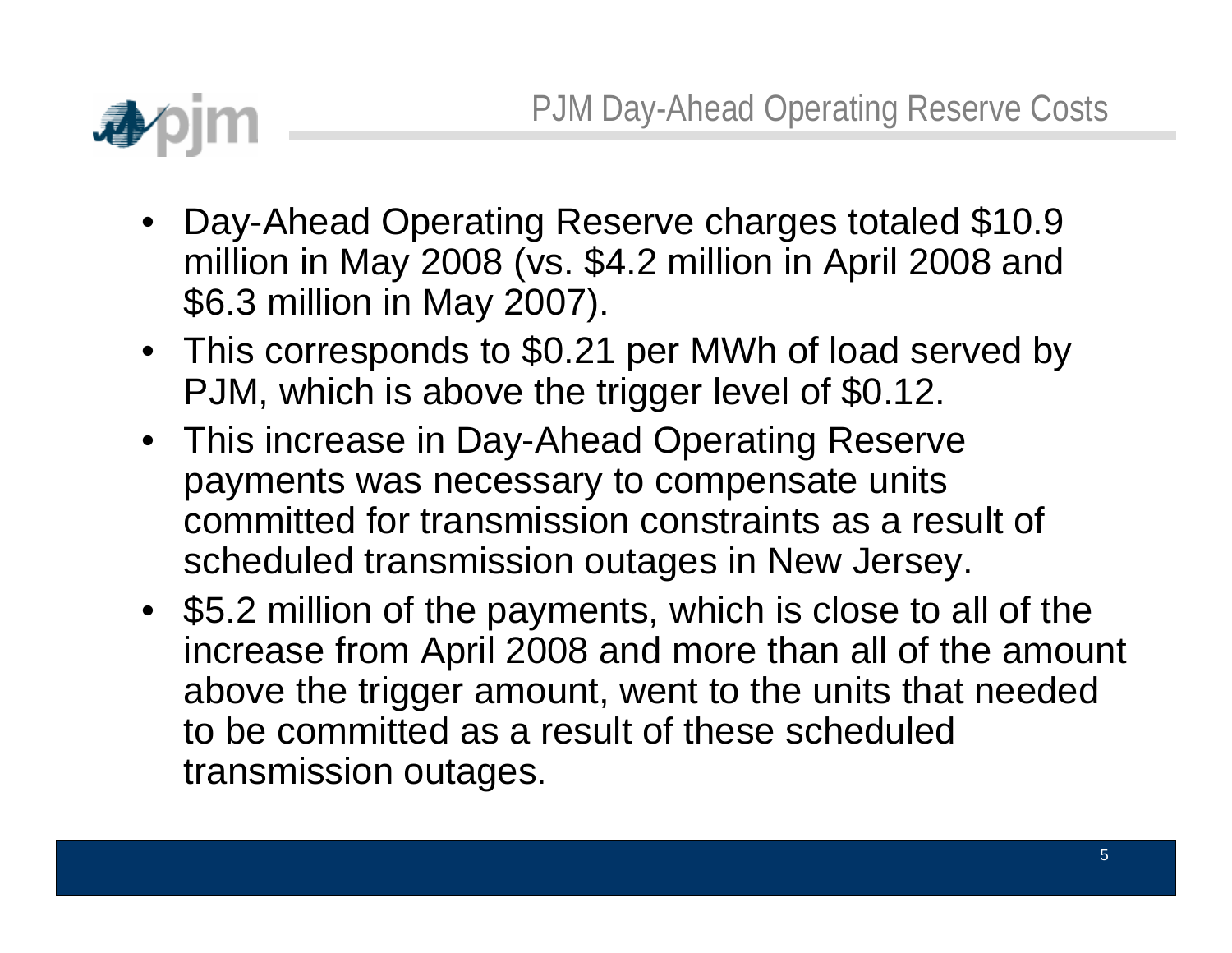

**Monthl y Real-Time O perating Reser v e R ate s**

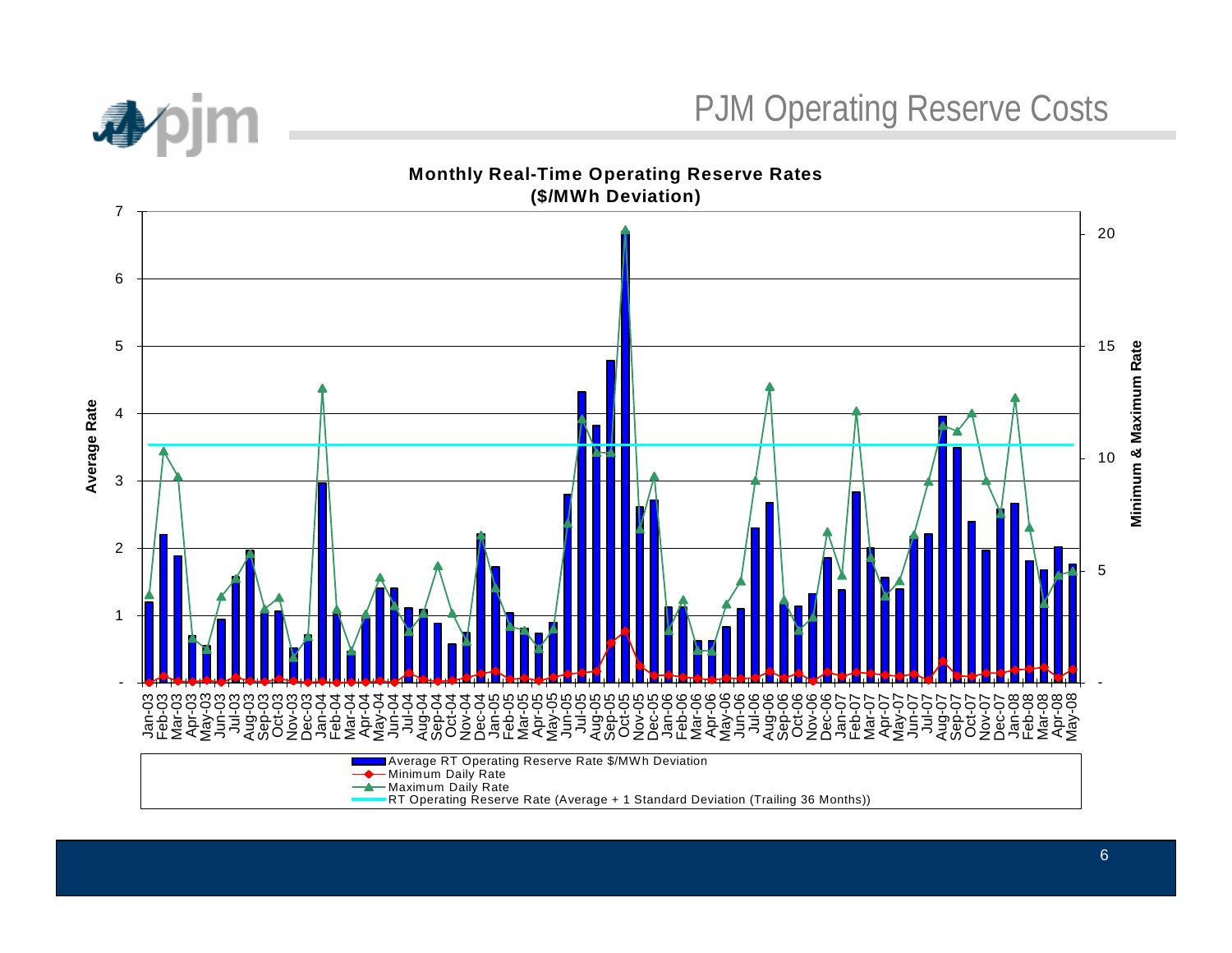

#### **PJM Regulation Costs**

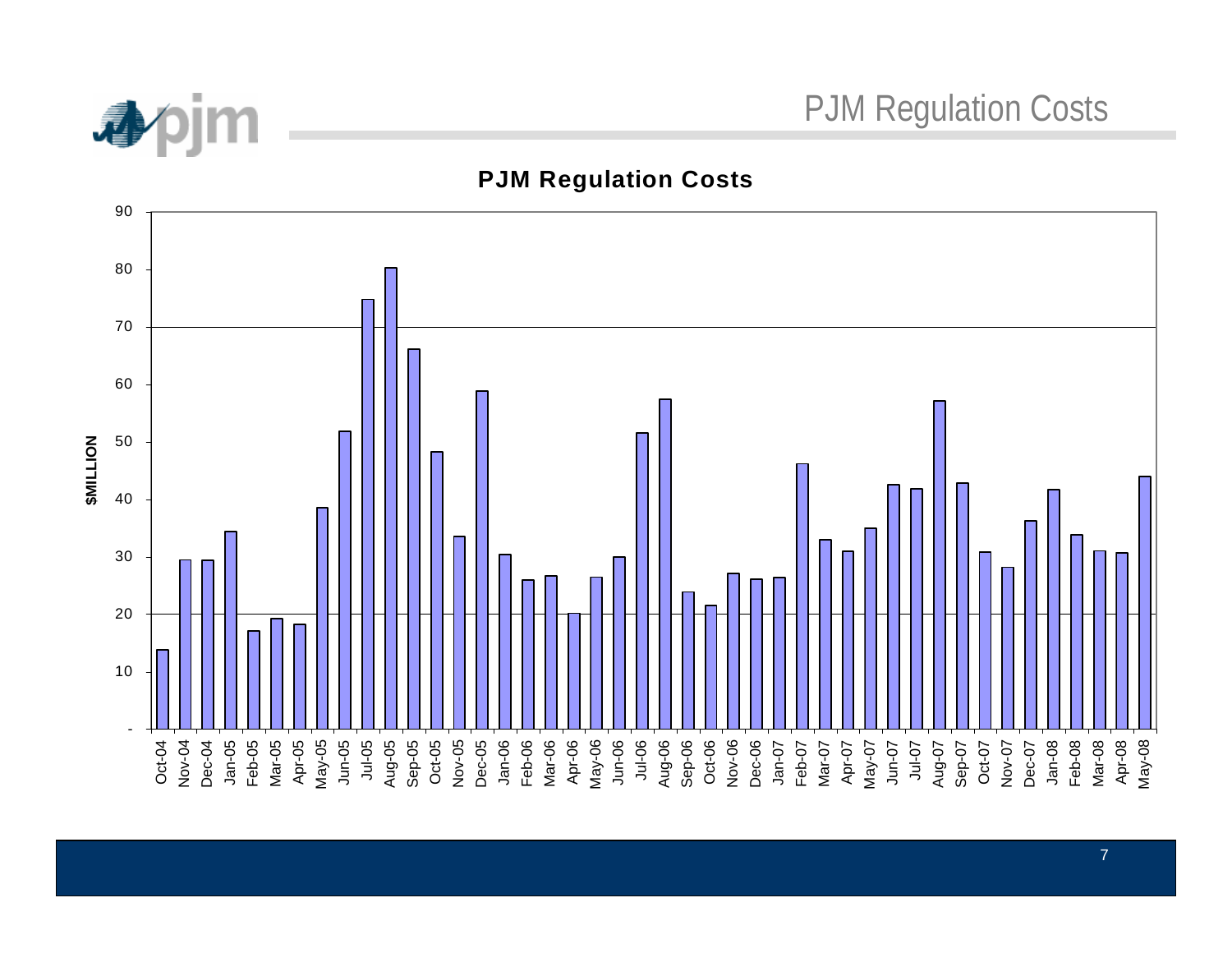## Congestion Revenue vs. FTR Target Allocation

**FTR TARGET ALLOCATI ONS AND CONGESTI ON REVENUE 2005- 2008P Y 2007-2008 Distrib utio n of Excess: \$25. 9Million**

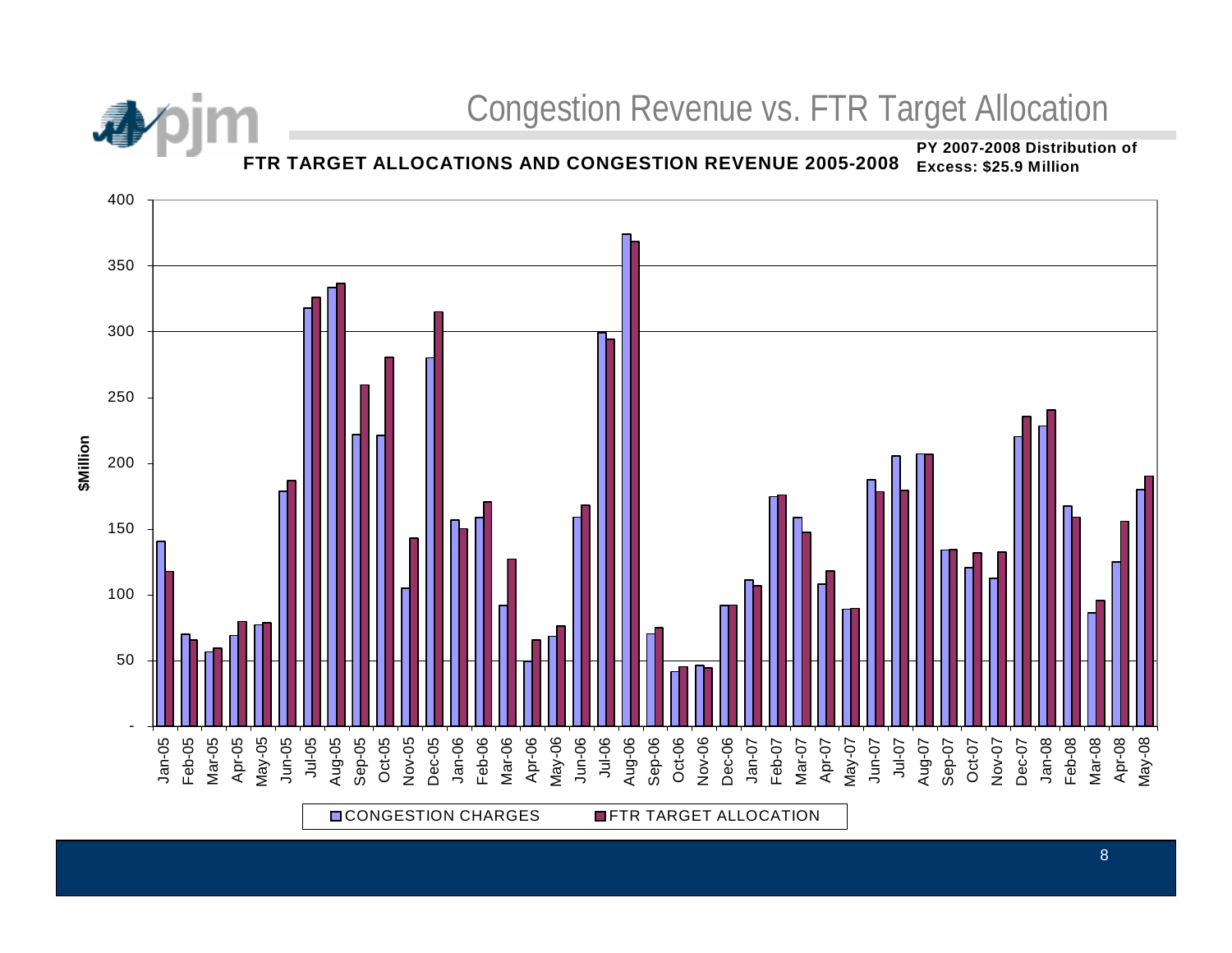

### PJM FTR Payout Monthly

#### **PJM FTR Payout Ratio**

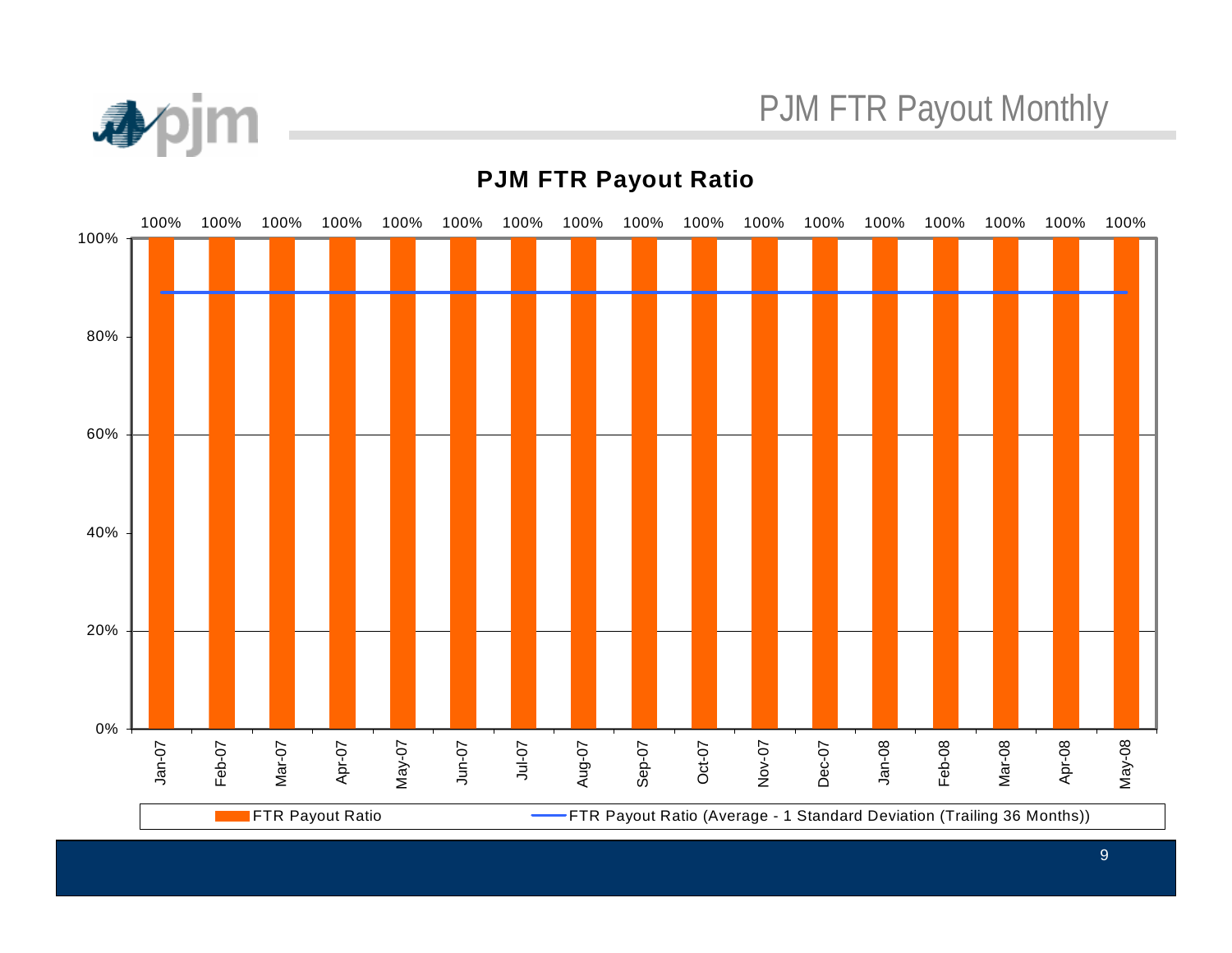



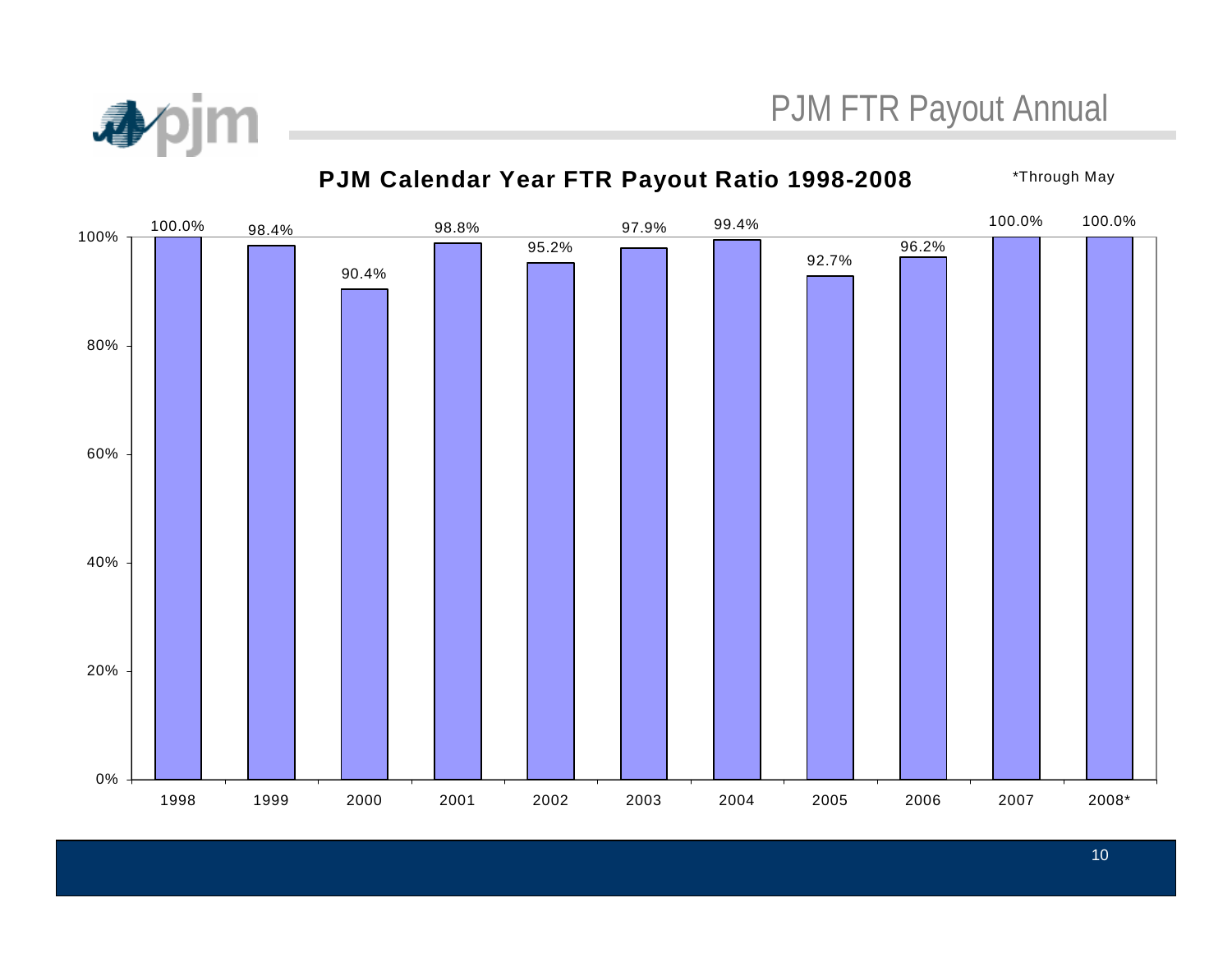

**FTR Revenue Shortfall Breakdown**

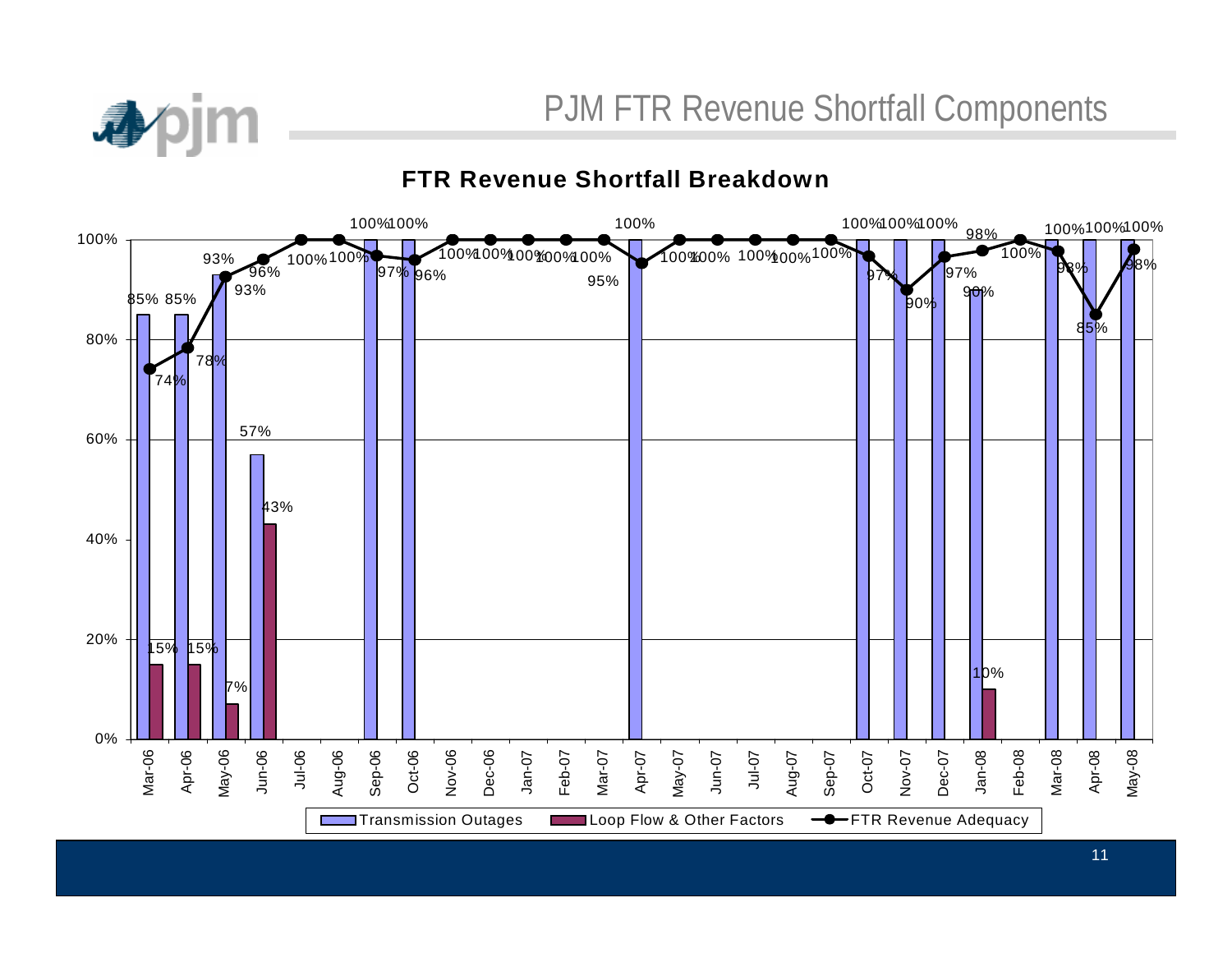

**\$MILLION**

#### **P J M S ynchronous C ondenser & S ynchroni zed Reser v e C ost s**

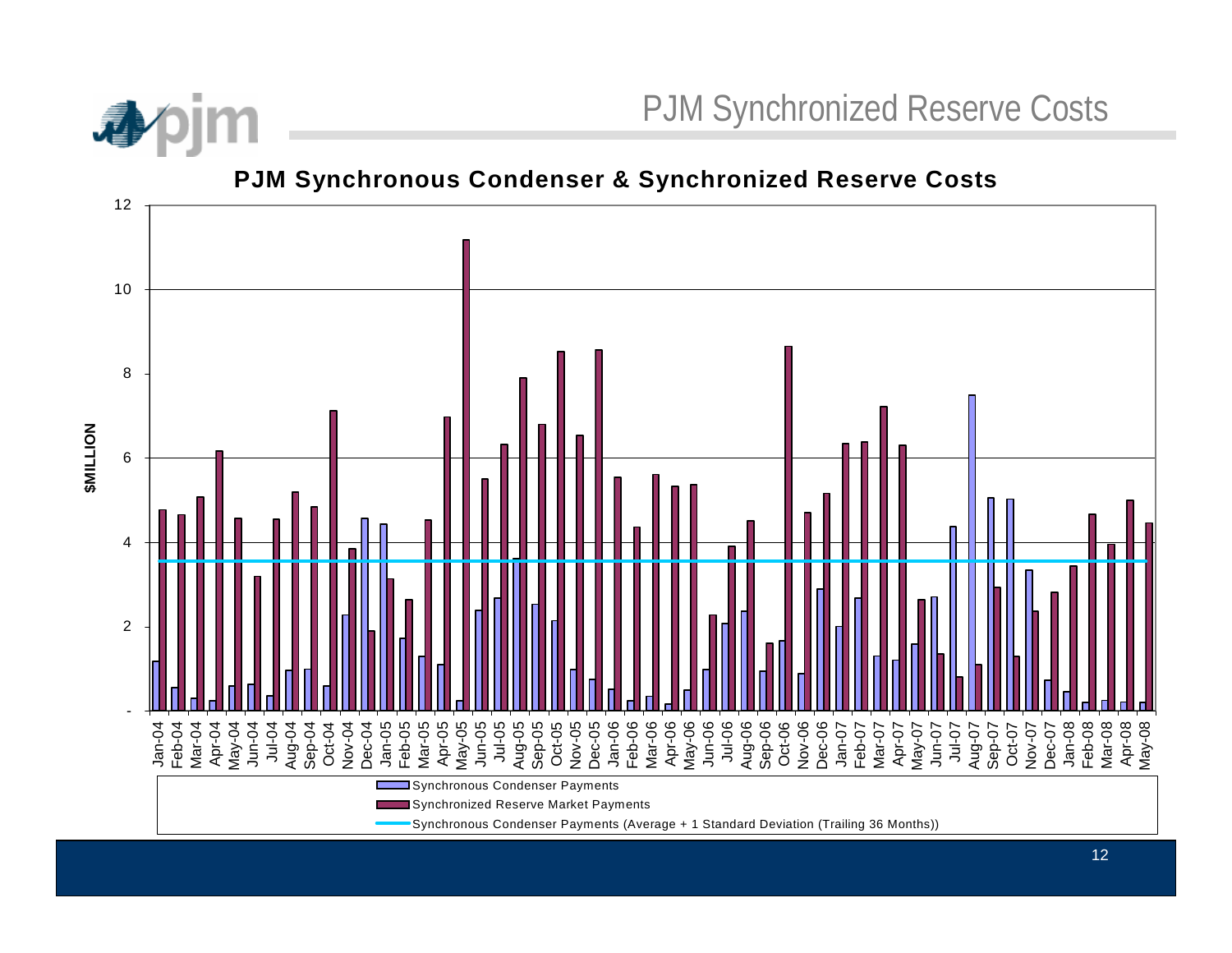

#### **P J M Load-Adjust ed S ynchronous C ondenser & S ynchroni zed R eser v e C ost s (Cent s per M W H of Load)**

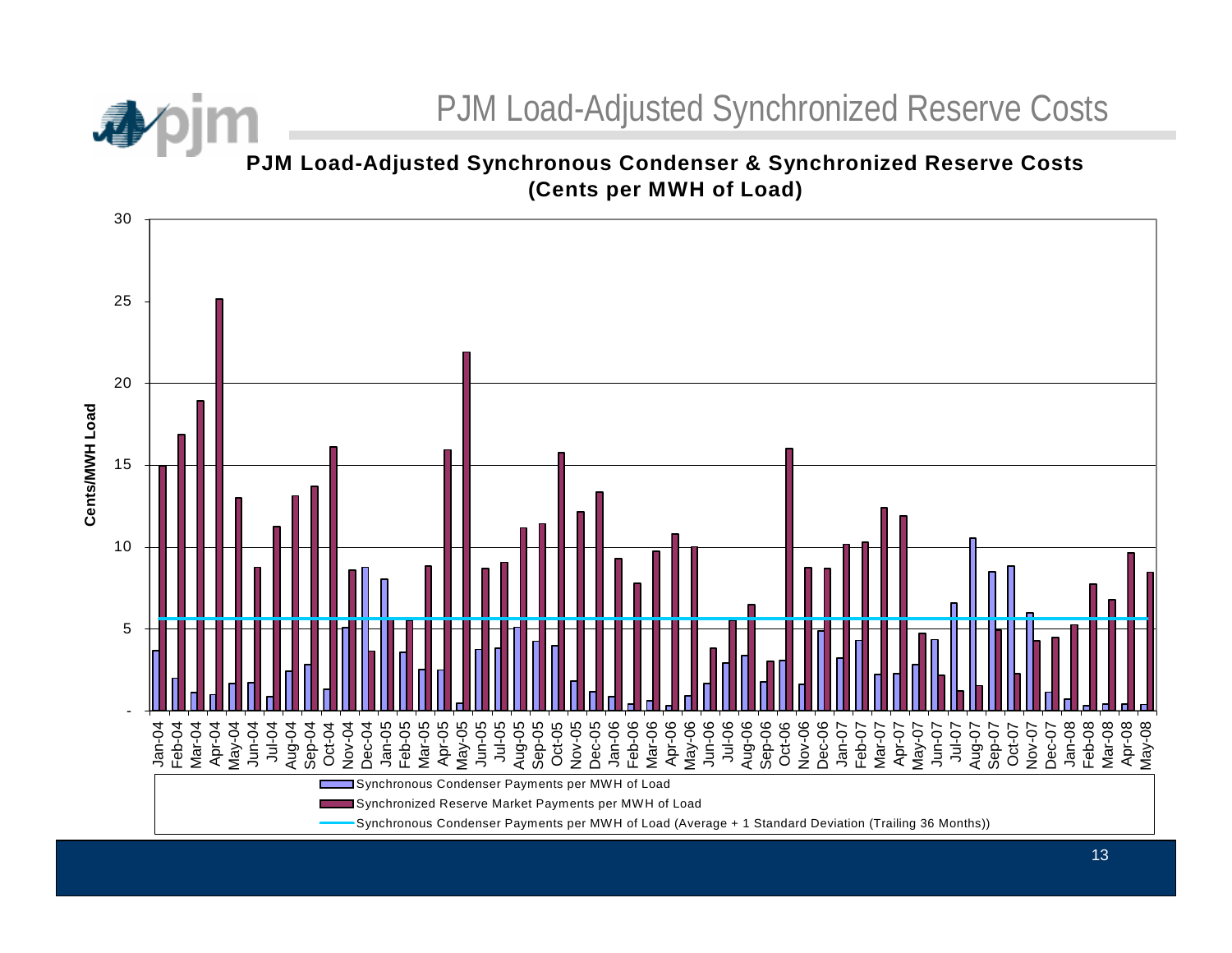

- •Next two slides show the regular load-weighted LMP and the fuel cost-adjusted load-weighted LMP for annual reporting periods of April 1<sup>st</sup> through March 31<sup>st</sup>, with 1998-1999 as the reference period for fuel prices and hourly marginal fuel types (first slide), along with annual fuel factors (second slide).
- •Regular LMP in the first slide is broken down into its fuel components based on the annual fuel factors displayed in the second slide.
- •Beginning with the 2008-2009 reporting period (i.e. April 1, 2008), both the fuel cost-adjusted LMP and the accompanying fuel factors are calculated using a different and a more accurate method. Inputs to use the new method for previous years are not available, so they remain calculated using the prior method.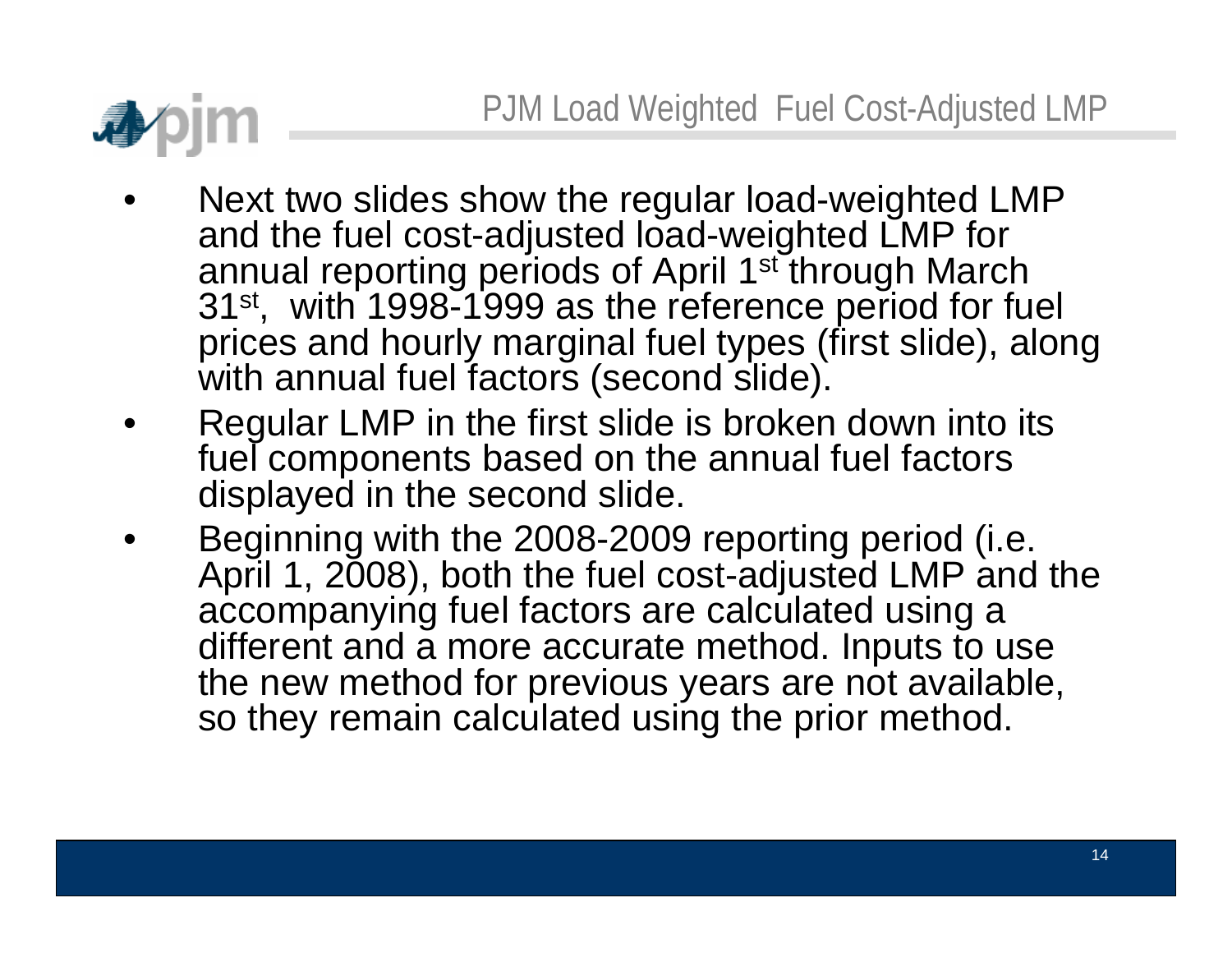

**P J M Load-Weighted and Fuel-Cost-Adjust ed LM P by Fuel Factors**  April 1 - March 31 Reporting Periods

\* Through M a y

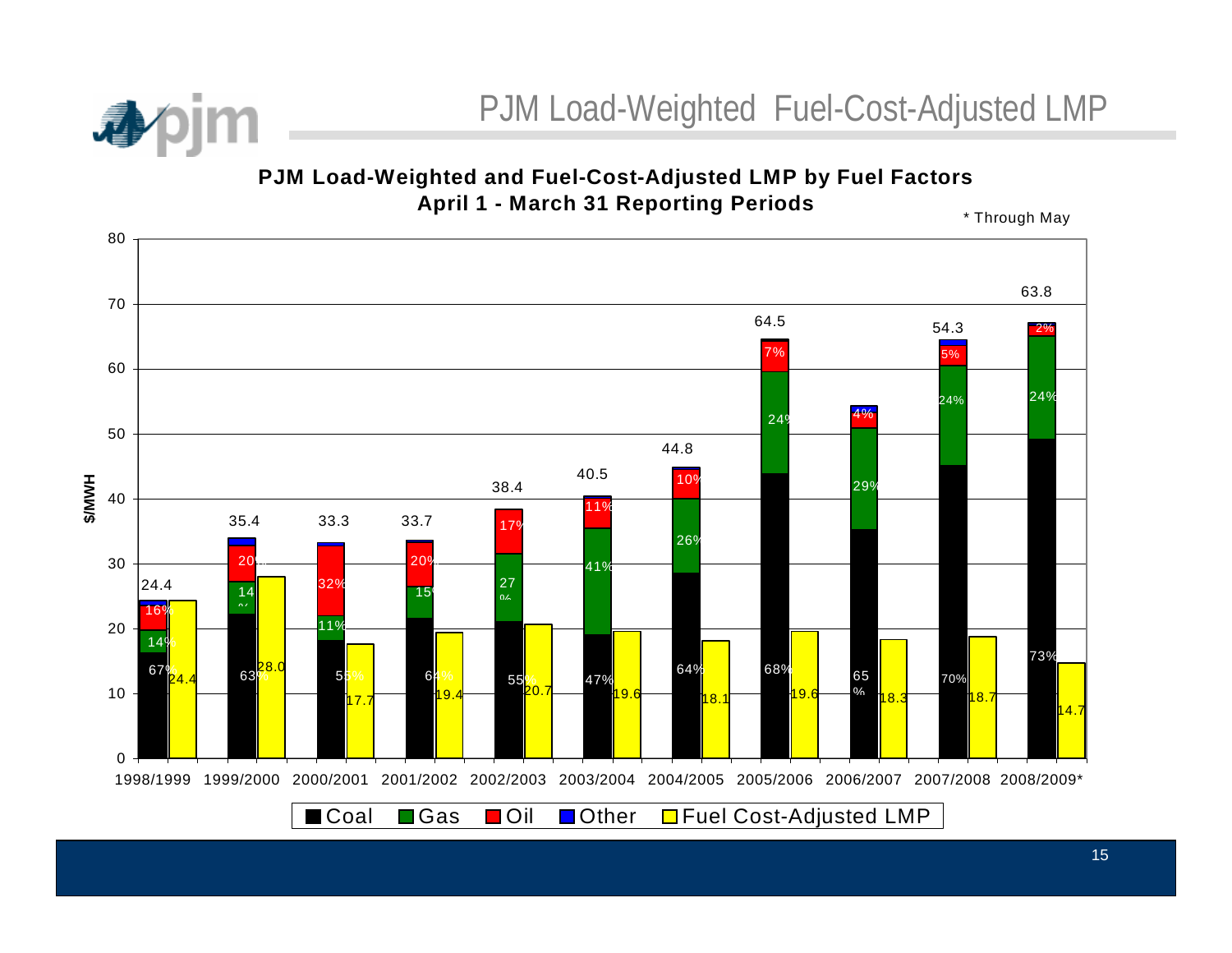

#### **PJM Annual Fuel Factors April 1 - March 31 Reporting Periods**

\* Through May

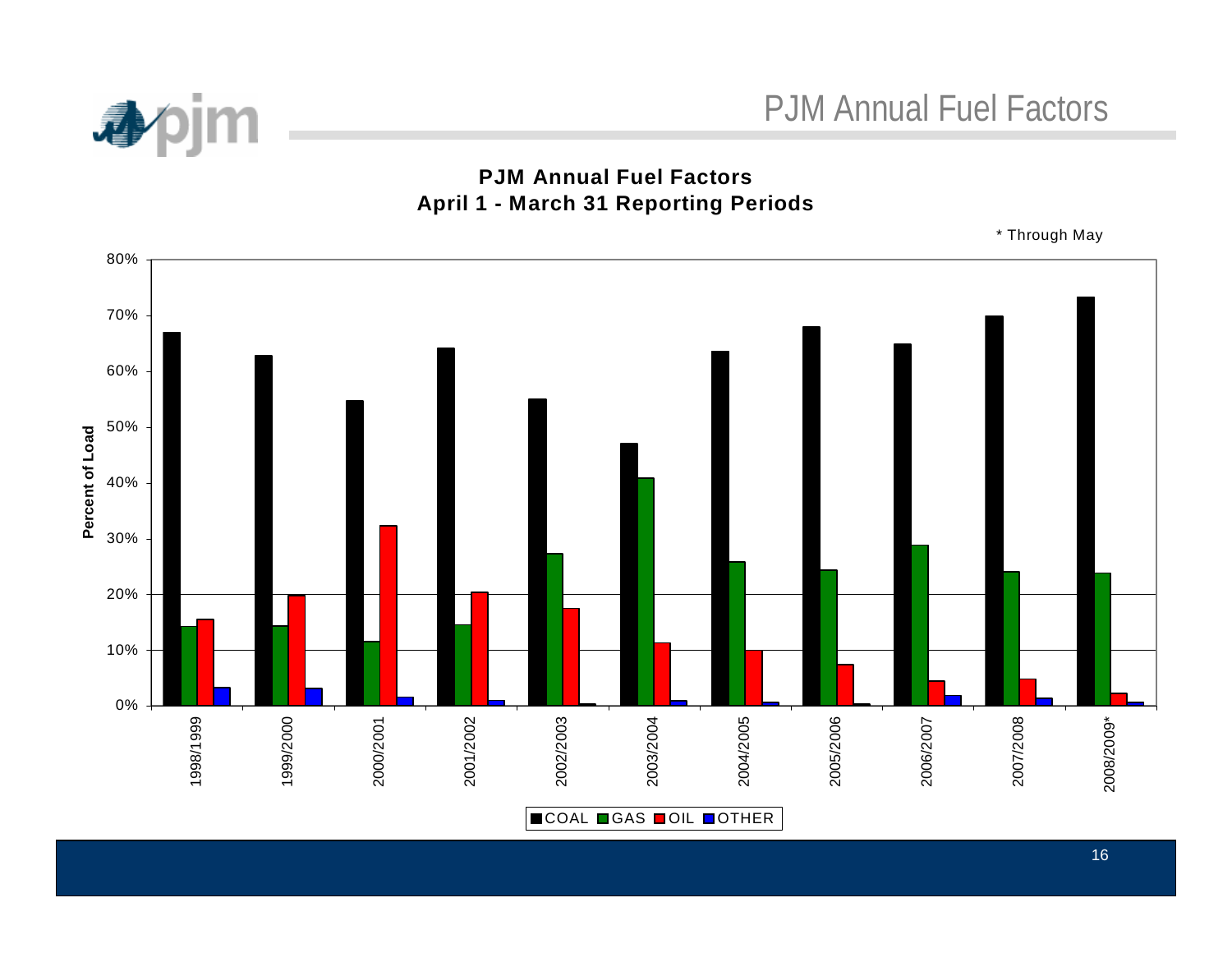

#### **PJM Economic Demand Response Activity 2006-2008**

\*Data for last few months are subject to significant change due to the settlement window.



17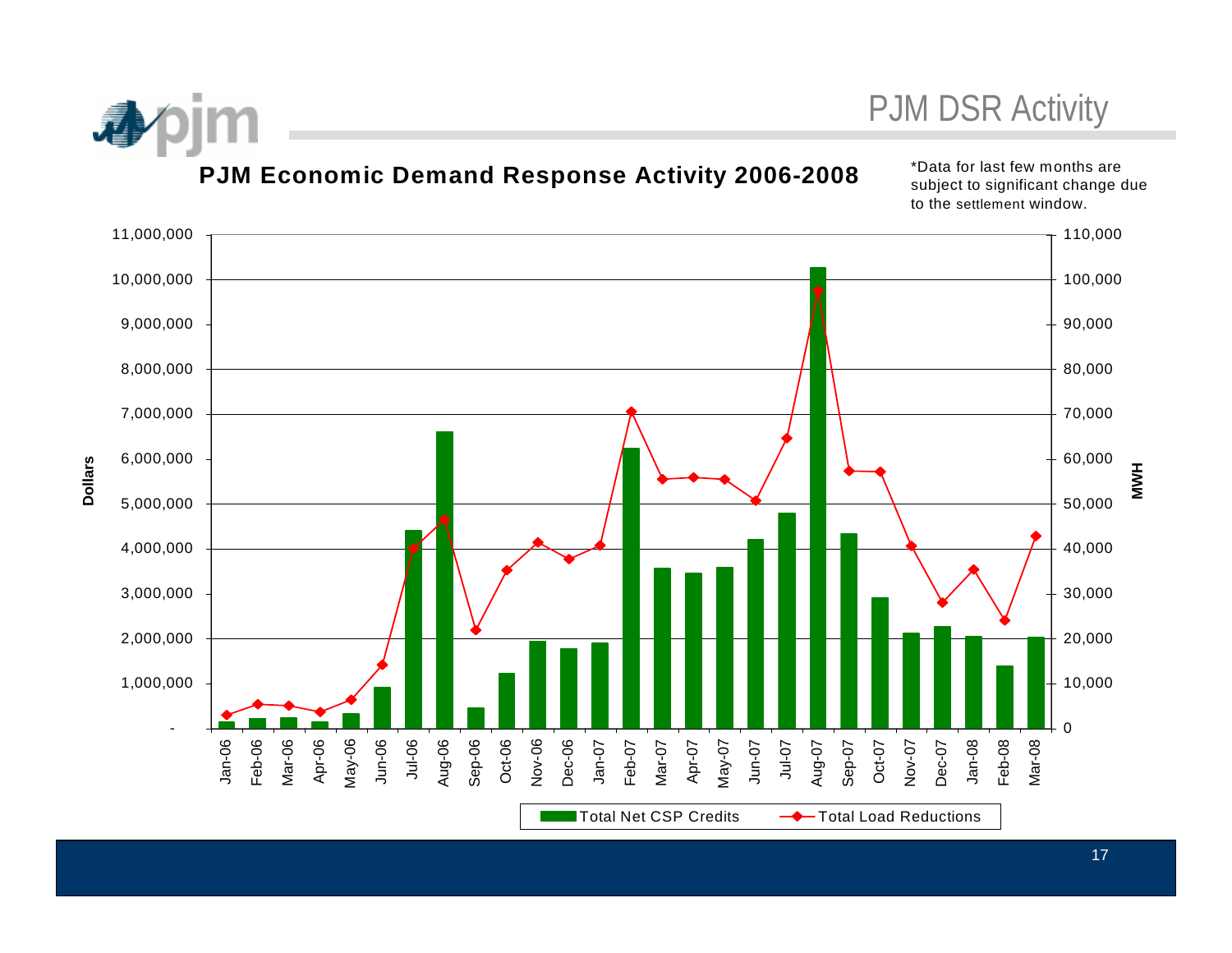

#### **P J M E conomic D e m and Response A c tivit y 2006-2008**

\*Data for last f ew months are subject t o significant change due to the settlement window.

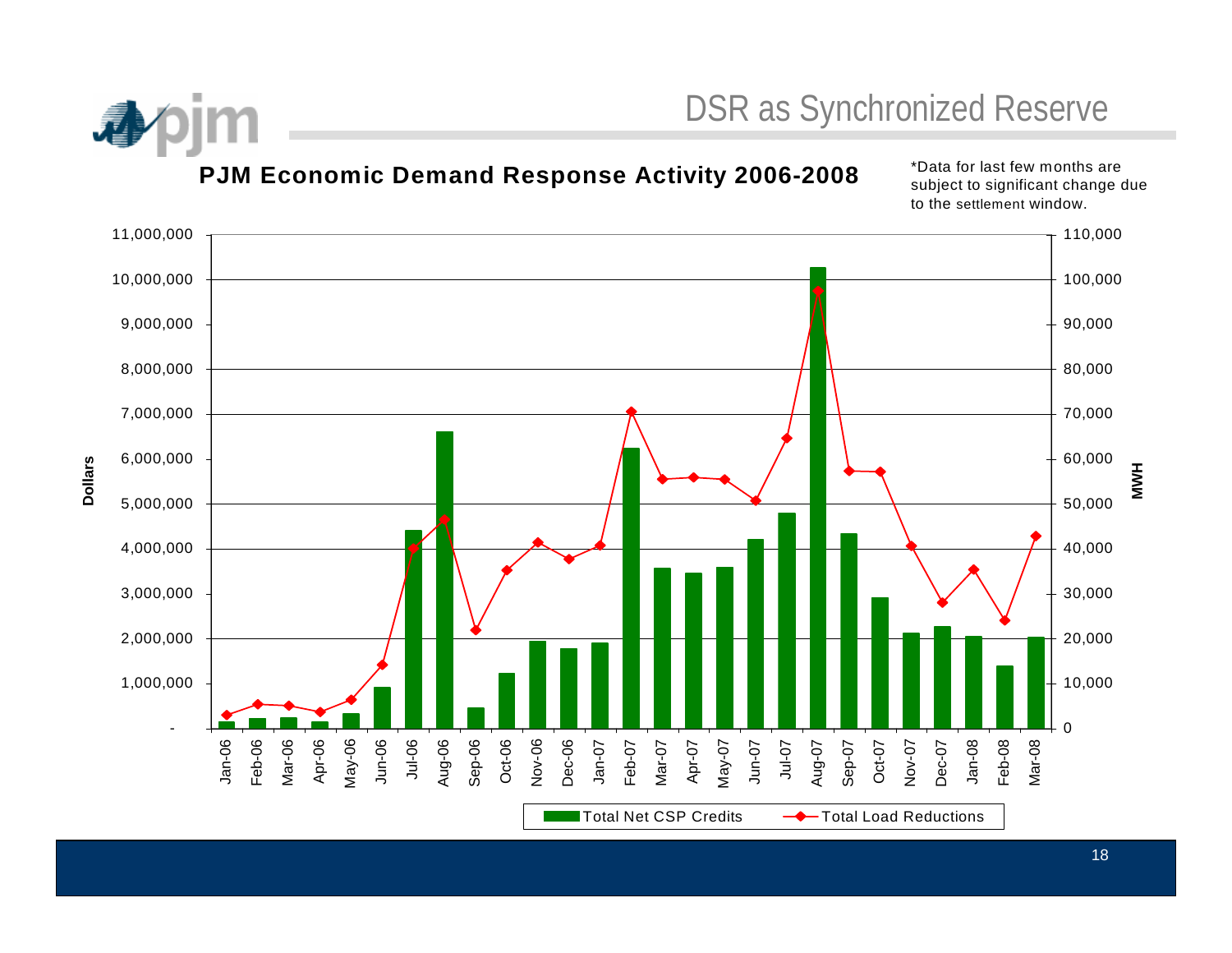

## Performance of Synchronized Reserve Resources

| <b>SPIN EVENT</b>     |                                    | <b>GENERATION</b> |                                                                                                                                                                                                                                                                                                  |                |                                                                                       | DEMAND-SIDE RESPONSE |                |                |                    |
|-----------------------|------------------------------------|-------------------|--------------------------------------------------------------------------------------------------------------------------------------------------------------------------------------------------------------------------------------------------------------------------------------------------|----------------|---------------------------------------------------------------------------------------|----------------------|----------------|----------------|--------------------|
| (Longer than 10 mins) |                                    | TIER1             | TIER2                                                                                                                                                                                                                                                                                            |                |                                                                                       | TIER <sub>1</sub>    | TIER2          |                |                    |
| <b>START TIME</b>     | <b>END TIME</b>                    |                   |                                                                                                                                                                                                                                                                                                  |                | Response Assignment Response Zero Response Response Assignment Response Zero Response |                      |                |                |                    |
| 12/5/2006 10:41       | 12/5/2006 10:55                    | 14.75             | 27.77                                                                                                                                                                                                                                                                                            | 16.40          |                                                                                       |                      | 11.67          | 14.97          |                    |
| 12/13/2006 17:50      | 12/13/2006 18:02                   | 295.67            | $\sim$                                                                                                                                                                                                                                                                                           | $\sim$         | $\sim$                                                                                | 0.65                 | $\sim$         | $\sim$         |                    |
| 1/29/20076:49         | 1/29/2007 7:29                     | 60.34             | $\sim$                                                                                                                                                                                                                                                                                           | $\sim$         | $\sim$                                                                                | 1.02                 | $\sim$         | $\sim$         | $\sim$             |
| 1/29/2007 6:54        | 1/29/2007 7:33                     | 120.23            | $\sim$                                                                                                                                                                                                                                                                                           | $\sim$         | $\sim$                                                                                | $\sim$               | $\sim$         | $\sim$         | $\sim$             |
| 2/13/2007 18:03       | 2/13/2007 18:28                    | 198.05            |                                                                                                                                                                                                                                                                                                  | $\sim$         |                                                                                       | $\sim$               | $\sim$         | $\sim$         | $\sim$             |
| 2/22/2007 18:37       | 2/22/2007 18:48                    | 76.67             | 85.43                                                                                                                                                                                                                                                                                            | 52.99          | 16.50                                                                                 |                      | 2.38           | 0.27           | 2.02               |
| 2/28/2007 6:40        | 2/28/2007 6:59                     | 273.03            | 141.23                                                                                                                                                                                                                                                                                           | 116.14         | 28.50                                                                                 | $\sim$               | 1.58           | 1.60           | $\sim$             |
| 3/12/2007 7:02        | 3/12/2007 7:35                     | 196.46            | 303.00                                                                                                                                                                                                                                                                                           | 211.37         | 58.00                                                                                 |                      | 8.00           | 2.26           | 5.50               |
| 3/12/2007 7:04        | 3/12/2007 7:35                     | 150.12            |                                                                                                                                                                                                                                                                                                  |                | $\sim$                                                                                |                      | $\blacksquare$ | $\blacksquare$ | $\sim$             |
| 3/12/2007 7:10        | 3/12/2007 7:35                     | 270.98            |                                                                                                                                                                                                                                                                                                  |                |                                                                                       | $\sim$               |                |                |                    |
| 3/25/2007 19:43       | 3/25/2007 19:53                    | 385.62            | 89.50                                                                                                                                                                                                                                                                                            | 89.87          | 7.50                                                                                  | $\sim$               | 4.18           | 1.12           | 3.21               |
| 4/22/2007 20:16       | 4/22/2007 20:43                    | 246.96            | 182.25                                                                                                                                                                                                                                                                                           | 254.71         | 4.50                                                                                  | $\blacksquare$       | 19.62          | 2.64           | 16.92              |
| 4/30/2007 15:04       | 4/30/2007 15:25                    | 350.36            | 134.40                                                                                                                                                                                                                                                                                           | 77.95          | 14.70                                                                                 | $\sim$               | 19.39          | 4.04           | 15.89              |
| 4/30/2007 15:05       | 4/30/2007 15:25                    | 15.10             |                                                                                                                                                                                                                                                                                                  | $\sim$         | $\overline{\phantom{a}}$                                                              | $\sim$               |                |                |                    |
| 7/4/2007 9:29         | 7/4/2007 9:40                      | 329.35            | 55.73                                                                                                                                                                                                                                                                                            | 52.91          |                                                                                       |                      | 8.69           | 7.90           | 0.68               |
| 7/14/2007 16:39       | 7/14/2007 17:01                    | 368.16            |                                                                                                                                                                                                                                                                                                  |                |                                                                                       | 3.36                 |                |                |                    |
| 8/3/2007 12:42        | 8/3/2007 12:53                     | 253.37            |                                                                                                                                                                                                                                                                                                  |                |                                                                                       | 0.62                 | ä.             |                |                    |
| 8/4/2007 17:45        | 8/4/2007 18:01                     | 548.20            | $\mathcal{L}^{\mathcal{L}}$                                                                                                                                                                                                                                                                      | $\sim$         | $\overline{\phantom{0}}$                                                              | $\Delta \phi$        | 7.44           | 2.88           | 4.82               |
| 8/6/2007 15:40        | 8/6/2007 15:56                     | 225.46            | $\sim$                                                                                                                                                                                                                                                                                           | $\sim$         | $\overline{\phantom{0}}$                                                              | 1.05                 | $\sim$         | $\sim$         | $\Delta \sim 10^4$ |
| 8/8/2007 15:23        | 8/8/2007 16:14                     | 267.57            | $\blacksquare$                                                                                                                                                                                                                                                                                   | $\blacksquare$ | $\blacksquare$                                                                        | $\sim$               | $\sim$         | $\blacksquare$ | $\sim$             |
| 8/17/20078:29         | 8/17/2007 8:39                     | 198.78            | $\sim$                                                                                                                                                                                                                                                                                           | $\mathbf{r}$   | $\blacksquare$                                                                        | 1.48                 | $\sim$         | $\sim$         | $\sim$             |
| 9/4/2007 12:59        | 9/4/2007 13:09                     | 346.10            | 6.17                                                                                                                                                                                                                                                                                             | 6.82           | $\overline{\phantom{a}}$                                                              | $\sim$               | 4.28           | 2.36           | 2.00               |
| 9/10/2007 19:37       | 9/10/2007 20:03                    | 434.74            | $\sim$                                                                                                                                                                                                                                                                                           | $\sim$         | $\sim$                                                                                | 2.82                 | $\sim$         | $\sim$         | $\sim$             |
| 10/9/2007 13:46       | 10/9/2007 13:57                    | 250.52            | $\sim$                                                                                                                                                                                                                                                                                           | $\sim$         | $\sim$                                                                                | 0.74                 | $\sim$         | $\sim$         | $\sim$             |
| 10/18/2007 23:05      | 10/18/2007 23:18                   | 184.20            | 70.63                                                                                                                                                                                                                                                                                            | 100.08         | $\sim$                                                                                | $\sim$               | 8.73           | 1.53           | 7.28               |
| 11/4/2007 17:22       | 11/4/2007 17:33                    | 119.93            | 45.83                                                                                                                                                                                                                                                                                            | 45.47          | $\overline{\phantom{a}}$                                                              |                      | 25.26          | 12.59          | 13.97              |
| 11/9/2007 22:31       | 11/9/2007 22:42                    | 158.09            |                                                                                                                                                                                                                                                                                                  | $\sim$         |                                                                                       | 1.20                 | $\sim$         |                |                    |
| 12/20/2007 5:36       | 12/20/2007 6:03                    | 511.20            | 81.00                                                                                                                                                                                                                                                                                            | 66.06          |                                                                                       |                      | 24.39          | 30.60          | 4.95               |
| 1/25/2008 7:05        | 1/25/2008 7:23                     | 671.09            | 173.40                                                                                                                                                                                                                                                                                           | 147.79         | 27.00                                                                                 | $\sim$               | 36.42          | 9.32           | 28.02              |
| 1/25/2008 17:42       | 1/25/2008 18:03                    | 824.27            | $\sim$                                                                                                                                                                                                                                                                                           | $\sim$         | $\blacksquare$                                                                        | 4.08                 | $\sim$         | $\sim$         | $\sim$             |
| 3/3/2008 18:14        | 3/3/2008 18:25                     | 298.53            | 16.50                                                                                                                                                                                                                                                                                            | 46.74          |                                                                                       | 0.28                 | 8.37           | 10.89          | 2.93               |
| 3/12/2008 7:08        | $3/12/2008$ 7:26                   | 247.75            |                                                                                                                                                                                                                                                                                                  | $\sim$         | $\overline{a}$                                                                        | $\sim$               | 5.37           | 7.95           |                    |
| 5/29/2008 13:02       | 5/29/2008 13:17                    | 306.53            | 68.75                                                                                                                                                                                                                                                                                            | 60.14          | ٠                                                                                     | 0.21                 | 17.55          | 15.00          | 4.68               |
| 6/6/2008 16:50        | 6/6/2008 17:03                     | 232.50            | 75.40                                                                                                                                                                                                                                                                                            | 44.34          |                                                                                       | 0.83                 | $\blacksquare$ |                |                    |
|                       | $\sim$ $\sim$ $\sim$ $\sim$ $\sim$ |                   | $\mathbf{A}$ and $\mathbf{A}$ and $\mathbf{A}$ and $\mathbf{A}$ and $\mathbf{A}$ and $\mathbf{A}$ and $\mathbf{A}$ and $\mathbf{A}$ and $\mathbf{A}$ and $\mathbf{A}$ and $\mathbf{A}$ and $\mathbf{A}$ and $\mathbf{A}$ and $\mathbf{A}$ and $\mathbf{A}$ and $\mathbf{A}$ and $\mathbf{A}$ and |                | $\cdots$                                                                              | <b>BASE 1</b>        |                |                |                    |

\* All values are converted into MWHs by multiplying MW s by event duration.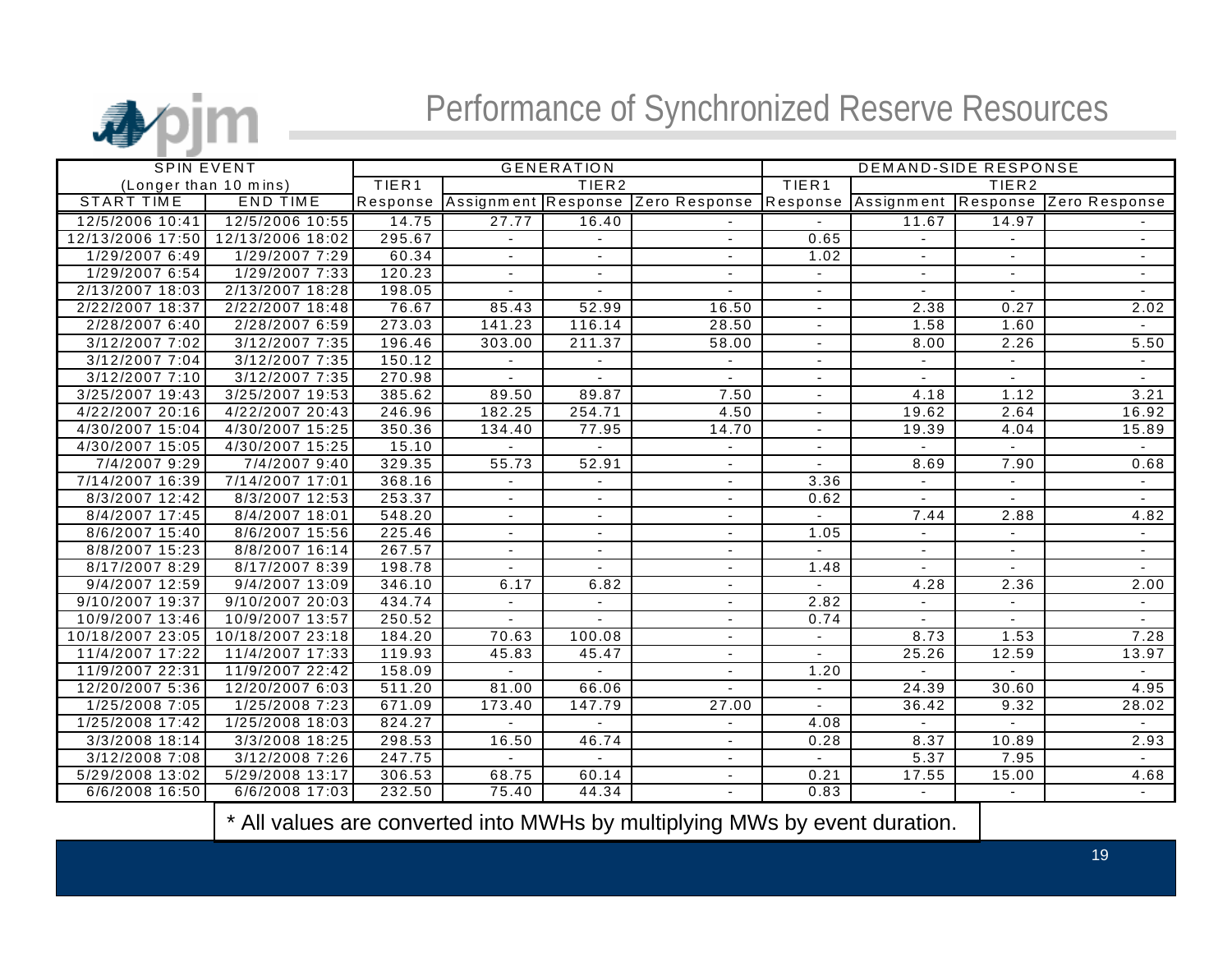



#### **PJM Virtual Bids - Total Number**

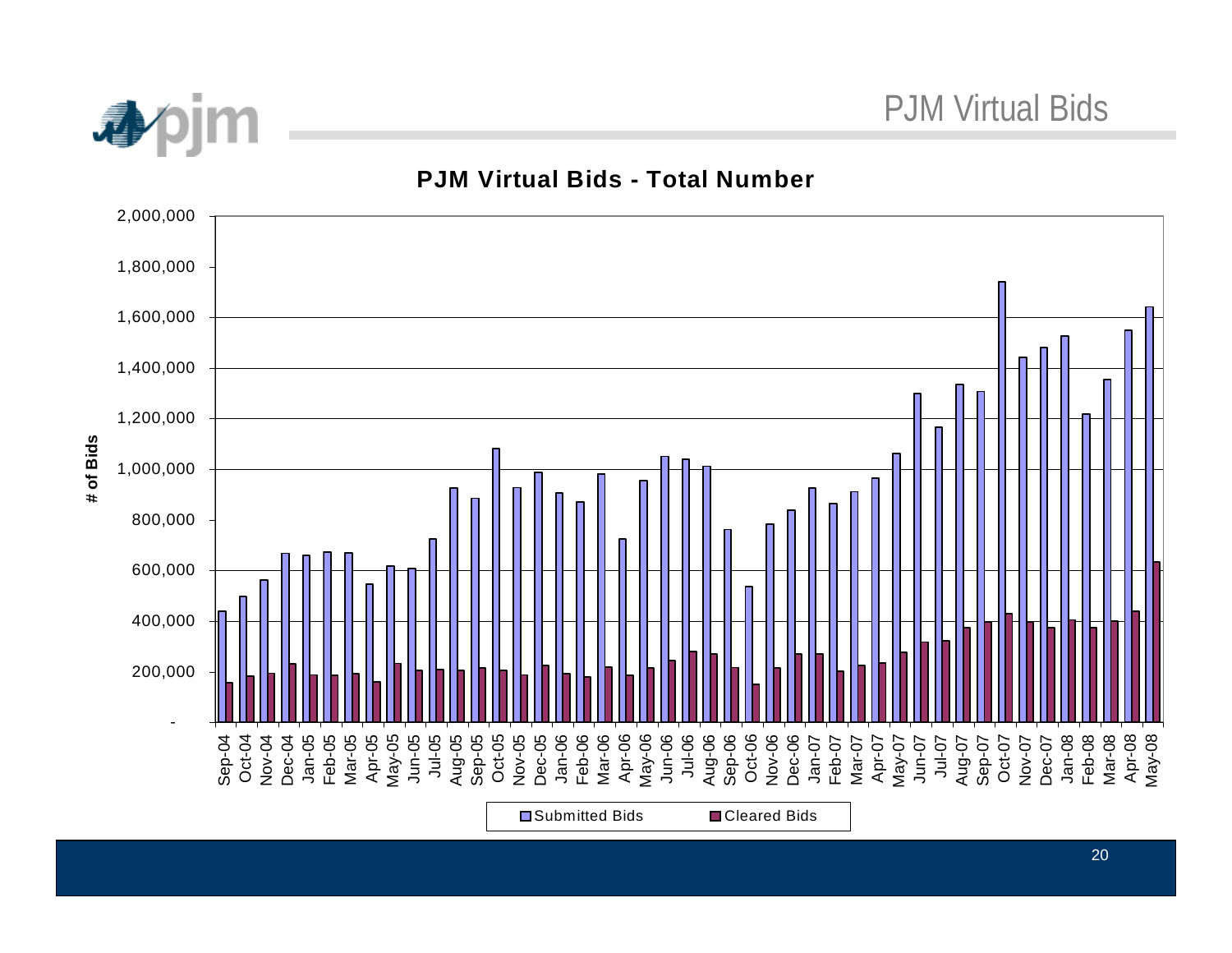

#### **PJM Virtual Bids - Total Volume**

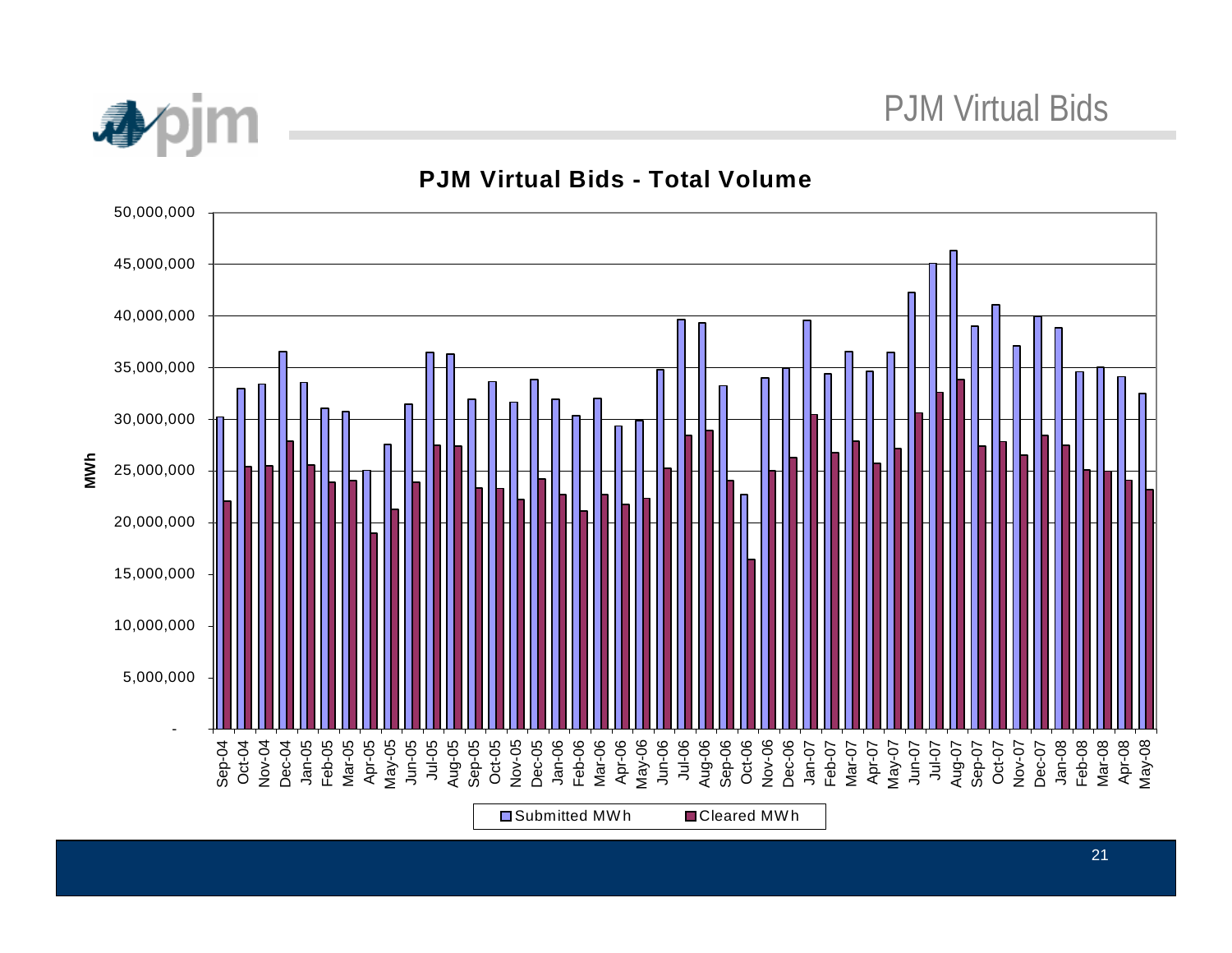

#### **PJM-MISO Monthly Average Interface Prices**

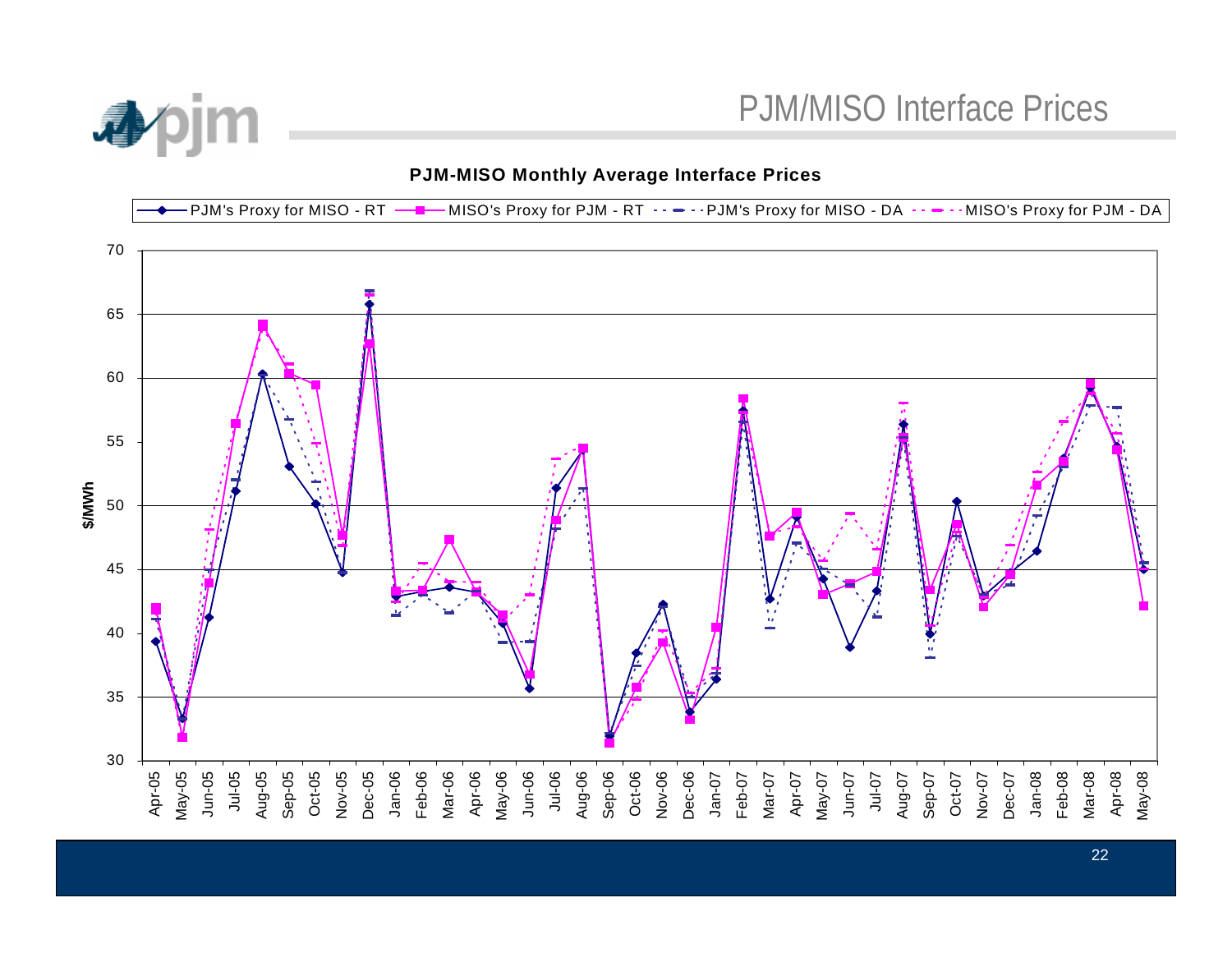

**Daily Loss Surplus**

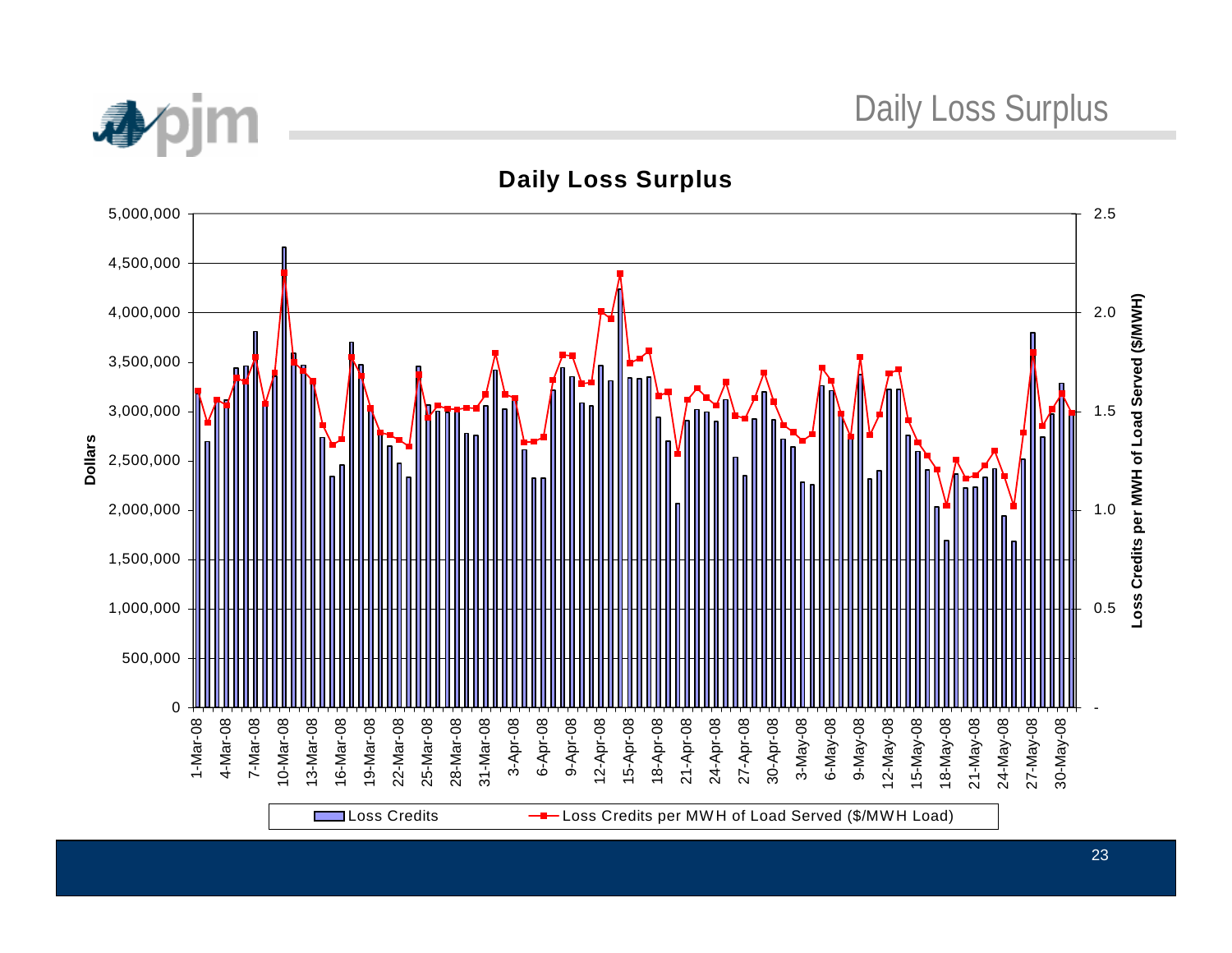

#### **PJM Monthly Loss Surplus**